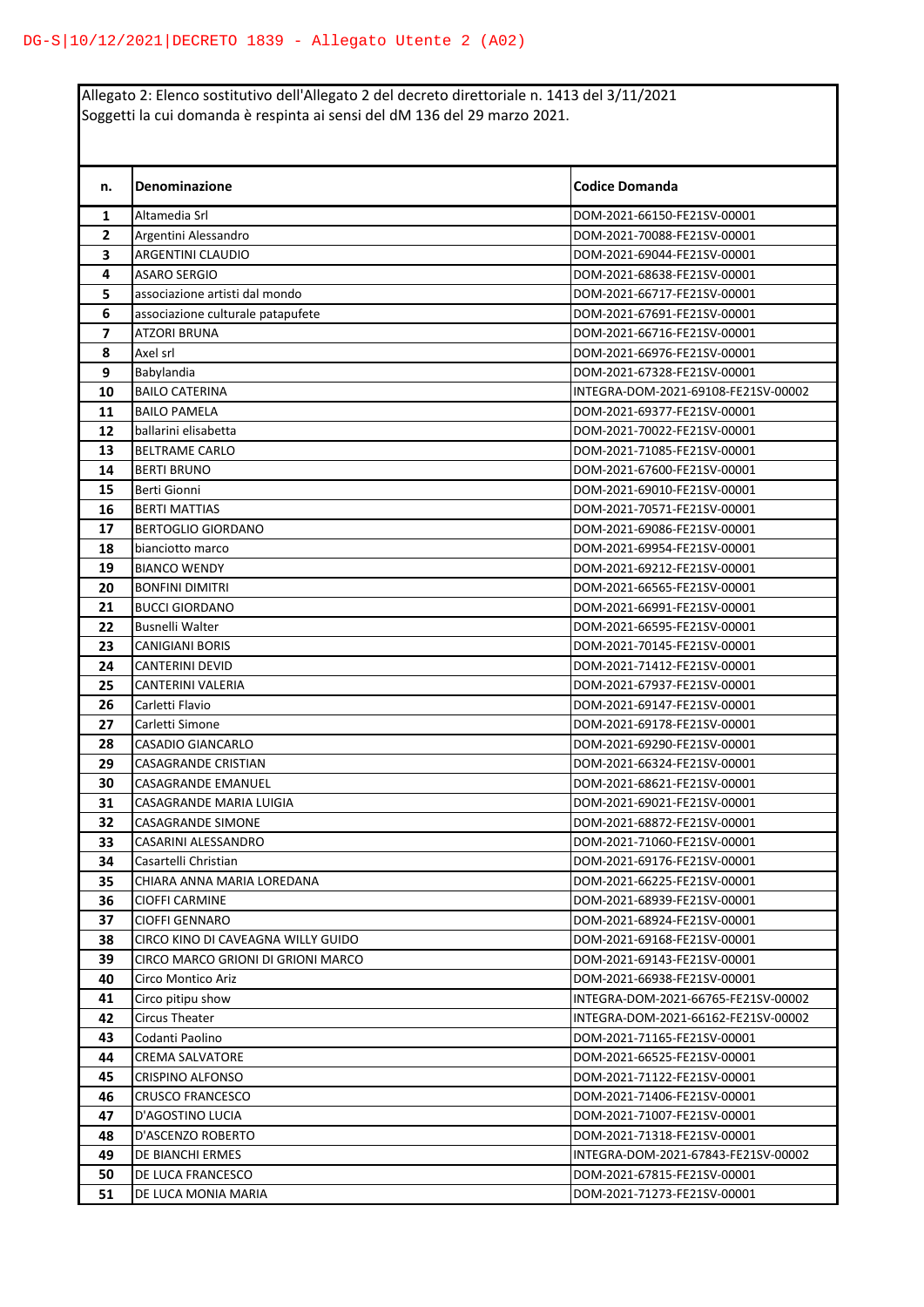| 52  | DE LUCA SALVATORE                                             | DOM-2021-68475-FE21SV-00001         |
|-----|---------------------------------------------------------------|-------------------------------------|
| 53  | DE LUCA SALVATORE                                             | DOM-2021-68713-FE21SV-00001         |
| 54  | DE LUCA SALVATORE                                             | DOM-2021-69895-FE21SV-00001         |
| 55  | DEGL'INNOCENTI SANDRA                                         | DOM-2021-69234-FE21SV-00001         |
| 56  | DI LUCA MARIA ANNA                                            | DOM-2021-67138-FE21SV-00001         |
| 57  | dissette ferruccio                                            | DOM-2021-70517-FE21SV-00001         |
| 58  | <b>DISSETTE LELIO</b>                                         | DOM-2021-70524-FE21SV-00001         |
| 59  | <b>ESPOSTI DARIO ADRIANO</b>                                  | DOM-2021-69071-FE21SV-00001         |
| 60  | <b>ESPOSTI KEVIN</b>                                          | DOM-2021-69174-FE21SV-00001         |
| 61  | FANTASILAND DI CALZOLAI CESARE     C. S.A.S.                  | DOM-2021-69088-FE21SV-00001         |
| 62  | FANTASY PARK DI MARIETTINI SAMANTA ANNA MARIA     C. S.A.S    | DOM-2021-70798-FE21SV-00001         |
| 63  | Ferraiolo Fabio                                               | DOM-2021-69079-FE21SV-00001         |
| 64  | ferrara gianluca                                              | DOM-2021-66135-FE21SV-00001         |
| 65  | FERRARA VALERIA                                               | DOM-2021-67249-FE21SV-00001         |
| 66  | <b>FERRI DAVIDE</b>                                           | DOM-2021-68887-FE21SV-00001         |
| 67  | <b>FRANCHINI BRUNO DONALD</b>                                 | DOM-2021-70834-FE21SV-00001         |
| 68  | <b>FRANCHINI ITALO</b>                                        | DOM-2021-71090-FE21SV-00001         |
| 69  | <b>FUSER LUCA</b>                                             | DOM-2021-69315-FE21SV-00001         |
| 70  | fusser aldo                                                   | DOM-2021-69415-FE21SV-00001         |
| 71  | <b>GABRIELI LUCA</b>                                          | DOM-2021-66863-FE21SV-00001         |
| 72  | <b>GABRIELLI ANTONELLO</b>                                    | DOM-2021-70968-FE21SV-00001         |
| 73  | <b>GABRIELLI VALERIO</b>                                      | DOM-2021-71175-FE21SV-00001         |
| 74  | Games e Drink snc di Zucchetto Ennio e Flavio                 | DOM-2021-69270-FE21SV-00001         |
| 75  | garino cinzia                                                 | DOM-2021-67951-FE21SV-00001         |
| 76  | <b>GERARDI MORENO</b>                                         | DOM-2021-66747-FE21SV-00001         |
| 77  | Gerardi Mosè Neven                                            | DOM-2021-69402-FE21SV-00001         |
| 78  | <b>GIUSTINELLI VIVIANA</b>                                    | DOM-2021-68968-FE21SV-00001         |
| 79  | <b>GRANATA DENISE</b>                                         | DOM-2021-70401-FE21SV-00001         |
| 80  | <b>GUGLIELMINO SALLY</b>                                      | DOM-2021-69220-FE21SV-00001         |
| 81  | I GIARDINI DELLE ILLUSIONI                                    | DOM-2021-67069-FE21SV-00001         |
| 82  | <b>IUSSI MASSIMO</b>                                          | DOM-2021-66514-FE21SV-00001         |
| 83  | <b>IUSSI PIETRO</b>                                           | INTEGRA-DOM-2021-70784-FE21SV-00002 |
| 84  | iussi roy                                                     | INTEGRA-DOM-2021-71293-FE21SV-00002 |
| 85  | LAMORTE ROSA MORENA                                           | DOM-2021-70860-FE21SV-00001         |
| 86  | <b>LAVORATTI ELVIS</b>                                        | DOM-2021-68121-FE21SV-00001         |
| 87  | livani giovanni                                               | DOM-2021-65986-FE21SV-00001         |
| 88  | livero sisters s.a.s. di medini sabrina    co.                | INTEGRA-DOM-2021-66050-FE21SV-00002 |
| 89  | Luna Park F.Ili Tidu di Fabrizio Tidu                         | INTEGRA-DOM-2021-70016-FE21SV-00002 |
| 90  | Luna Park Meli Fabio                                          | DOM-2021-67030-FE21SV-00001         |
| 91  | <b>MANTOVANI SERENA</b>                                       | DOM-2021-69102-FE21SV-00001         |
| 92  | <b>MAPELLI IURI</b>                                           | DOM-2021-71227-FE21SV-00001         |
| 93  | Marengo Giuseppe Armando                                      | DOM-2021-67004-FE21SV-00001         |
| 94  | <b>MARIN RENZO</b>                                            | INTEGRA-DOM-2021-67074-FE21SV-00002 |
| 95  | MARZARI SABRINA                                               | DOM-2021-68762-FE21SV-00001         |
| 96  | MATHERLAND SOC. COOP. ARL                                     | INTEGRA-DOM-2021-70423-FE21SV-00002 |
| 97  | Mazelli Mauro                                                 | DOM-2021-68570-FE21SV-00001         |
| 98  | <b>MESSINA LORENZO</b>                                        | DOM-2021-67516-FE21SV-00001         |
| 99  | Montenero Fabio                                               | DOM-2021-68076-FE21SV-00001         |
| 100 | Monti Condesnitt Marino                                       | DOM-2021-67468-FE21SV-00001         |
| 101 | MONTYJ S.A.S. DI MONTI CONDESNITT ORNELLA MARIA SOCCORSA   C. | DOM-2021-70161-FE21SV-00001         |
| 102 | <b>MORUZZI ELIO</b>                                           | INTEGRA-DOM-2021-67496-FE21SV-00003 |
| 103 | MUSINU MANOLA                                                 | INTEGRA-DOM-2021-71301-FE21SV-00002 |
| 104 | NIEMEN JONES                                                  | INTEGRA-DOM-2021-69151-FE21SV-00002 |
| 105 | OLIVERO ESMERALDA                                             | DOM-2021-66354-FE21SV-00001         |
| 106 | palmieri piernera roberto                                     | INTEGRA-DOM-2021-71418-FE21SV-00002 |
| 107 | Pani Andrea                                                   | DOM-2021-65957-FE21SV-00001         |
| 108 | PAPINI FABIO                                                  | DOM-2021-70150-FE21SV-00001         |
| 109 | PAVAN HARRISON                                                | DOM-2021-69070-FE21SV-00001         |
|     |                                                               |                                     |